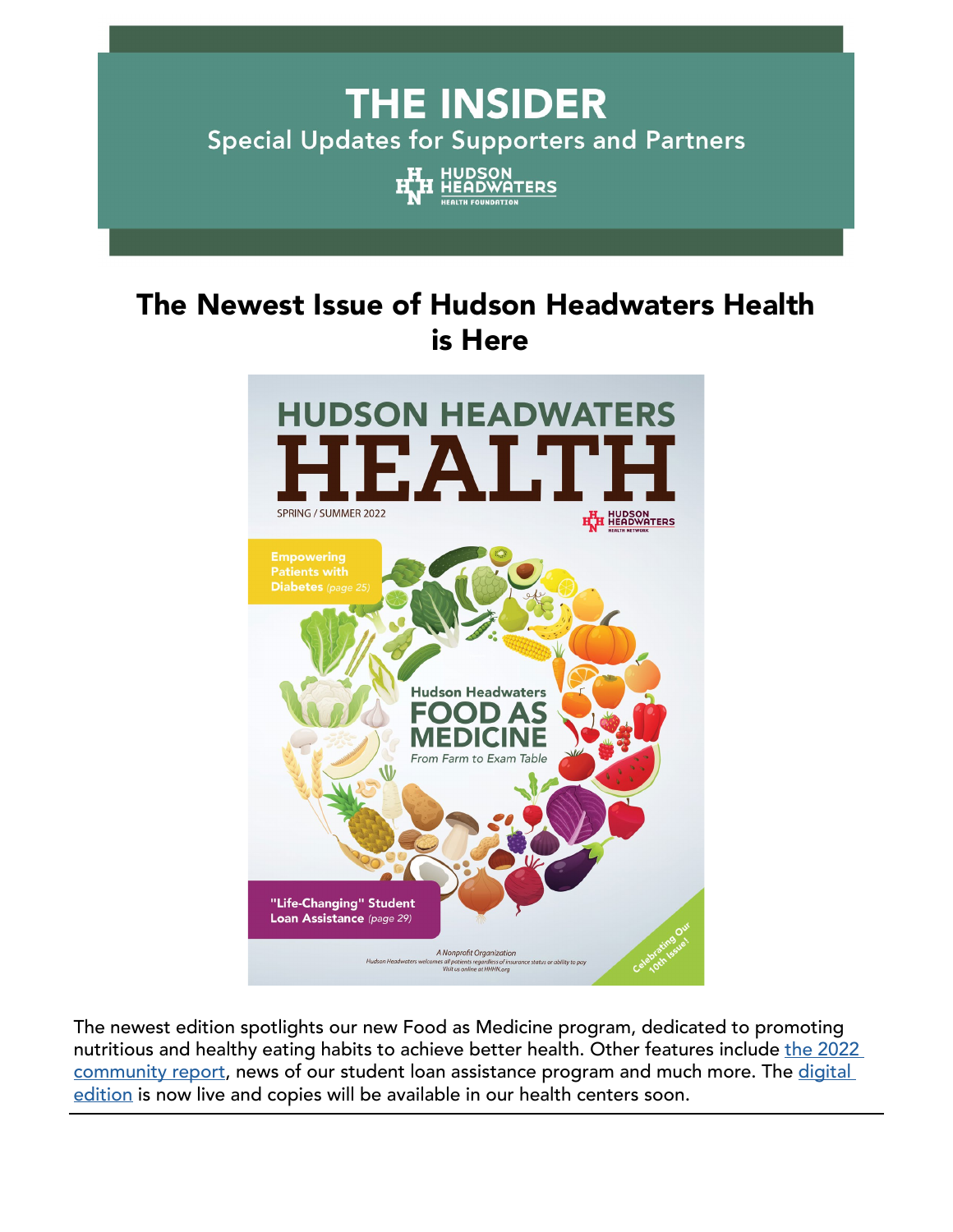### Team Care



In response to feedback from staff and patients, Hudson Headwaters has launched team care to create a more personalized experience for patients and a more sustainable approach for staff. This new care model recently debuted at the West Mountain campus in Queensbury and Moreau Family Health. [Read this article](https://www.news10.com/news/north-country/hudson-headwaters-patients-to-see-more-familiar-faces/?bblinkid=260008179&bbemailid=39688454&bbejrid=-1955909622) to learn more about the benefits and the Network's plan to expand team care to more health center locations.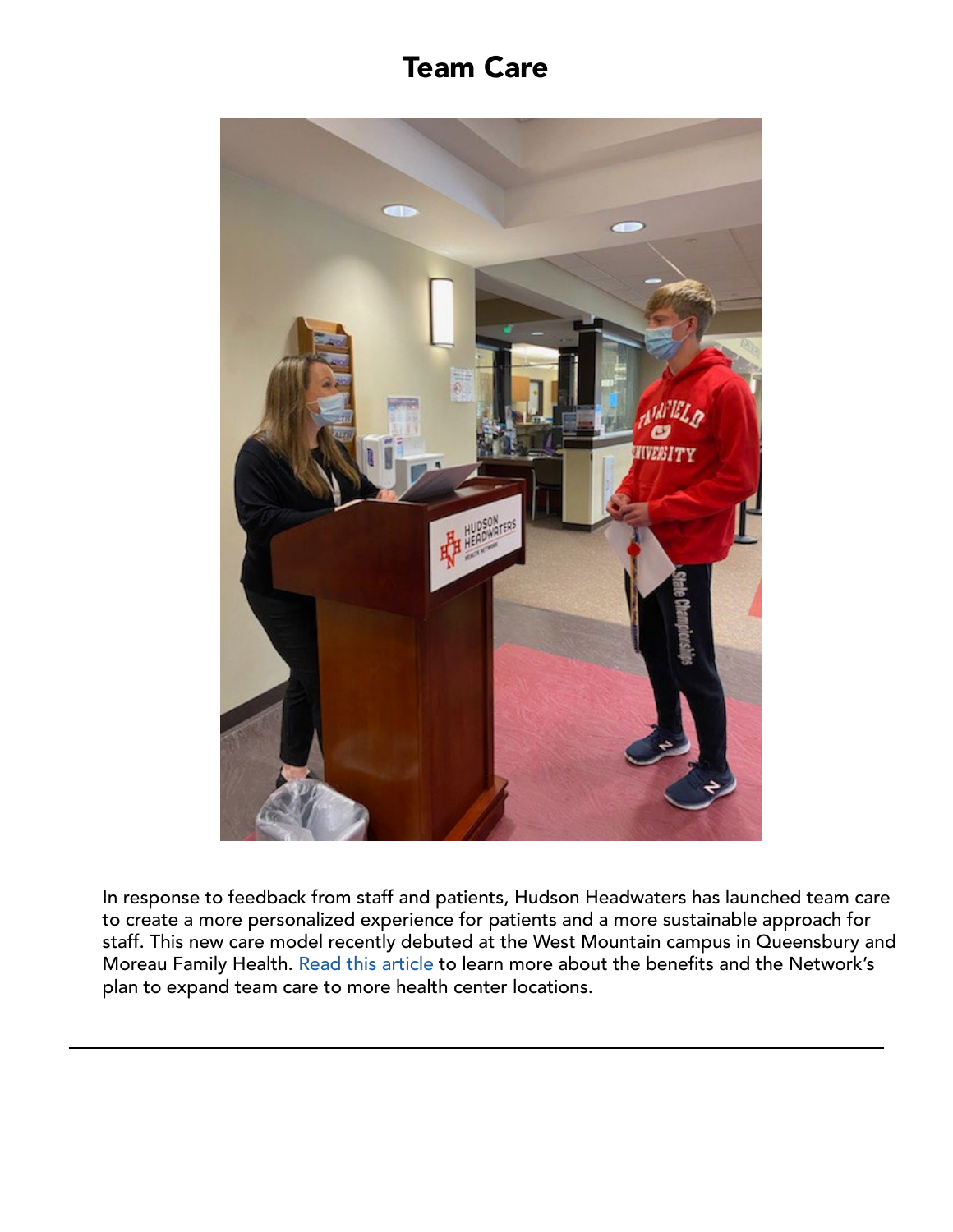#### Executive Profile



Patti Hammond, RN, executive vice president, chief operations officer, joined the Hudson Headwaters leadership team in January 2022. She was recently featured in an issue of the Albany Business Review that highlights outstanding women leaders from organizations across the greater Capital Region. Read the interview [here](https://www.hhhn.org/wp-content/uploads/2016/06/Patti-Hammond-Albany-Business-Review-Women-In-Feature-3.18.22.pdf?bblinkid=260007372&bbemailid=39688454&bbejrid=-1955909622).



#### Hudson Headwaters: Investing in the Workforce

Sue Corney, executive vice president of human resources, spoke to Her Life magazine about some of the ways that Hudson Headwaters has addressed COVID-19-related workforce challenges and continued to attract and retain talent. Read the article [here](https://www.hhhn.org/wp-content/uploads/2016/06/Sue-Corney-Her-Life-April-2022.pdf?bblinkid=260010525&bbemailid=39688454&bbejrid=-1955909622).